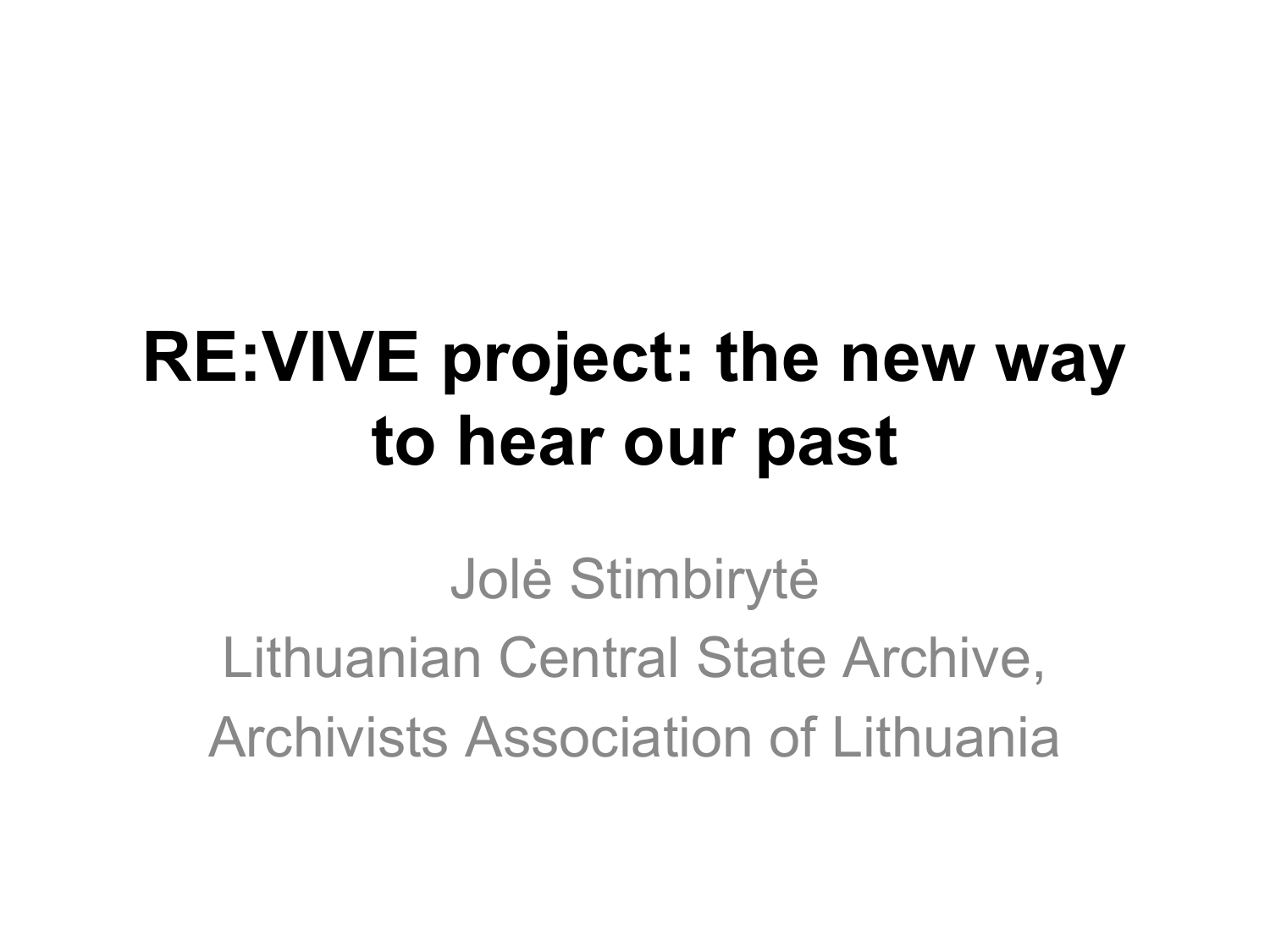- At the beginning of 2018 the Archivists Asociation of Lithuania has received a grant from Lithuanian Culture Council
- The partners are Lithuanian Academy of Music and Theatre, The Netherlands Institute for Sound and Vision and Baltic Audiovisual Archival Council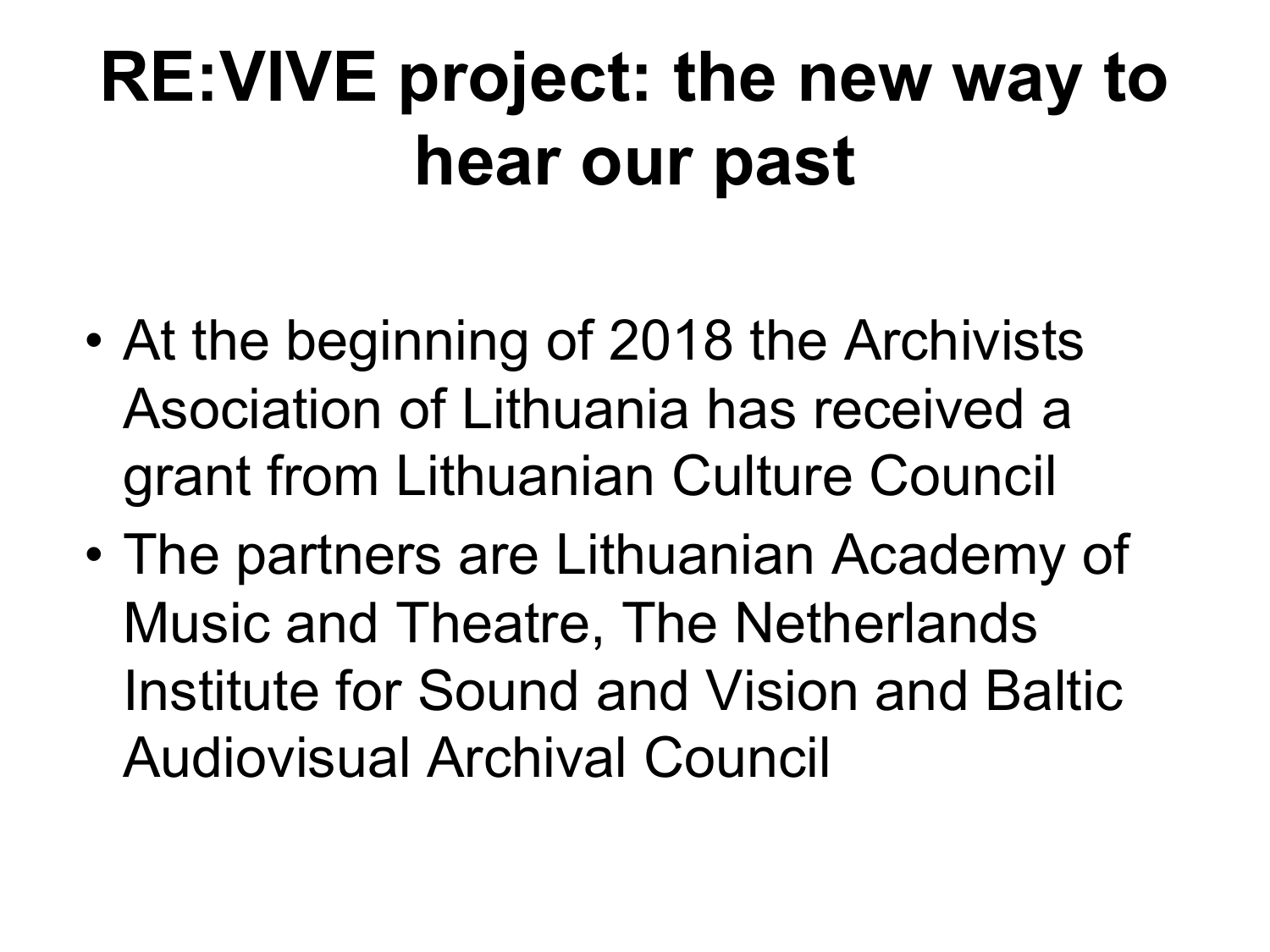- To encourage international and interinstitutional cooperation in the fiels of reuse of digitized cultural heritage while creating an album of electronic music
- Important to present sound heritage for different audiences (especially younger generations) in the more understandable way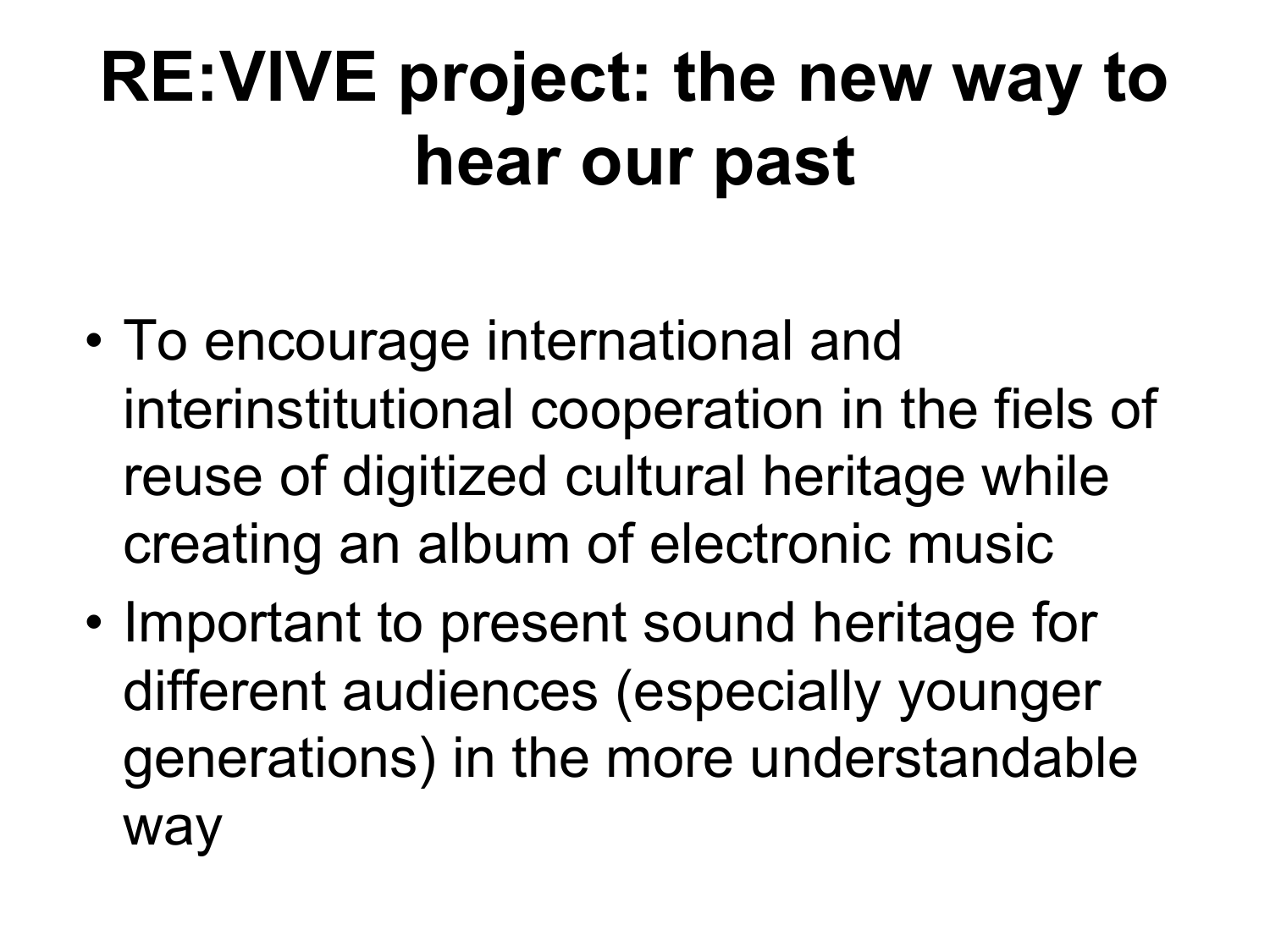- To select and use Lithuanian folk music recordings stored in the Ethnomusicology Department of Lithuanian Academy of Music and Theatre
- One of the largest archive of folk music recordings: songs, threnodies, psalms, fairy-tales with song inserts, instrumental music
- The archive of musical folklore since 1950; about 100 000 items of sound recordings (about 1420 hours)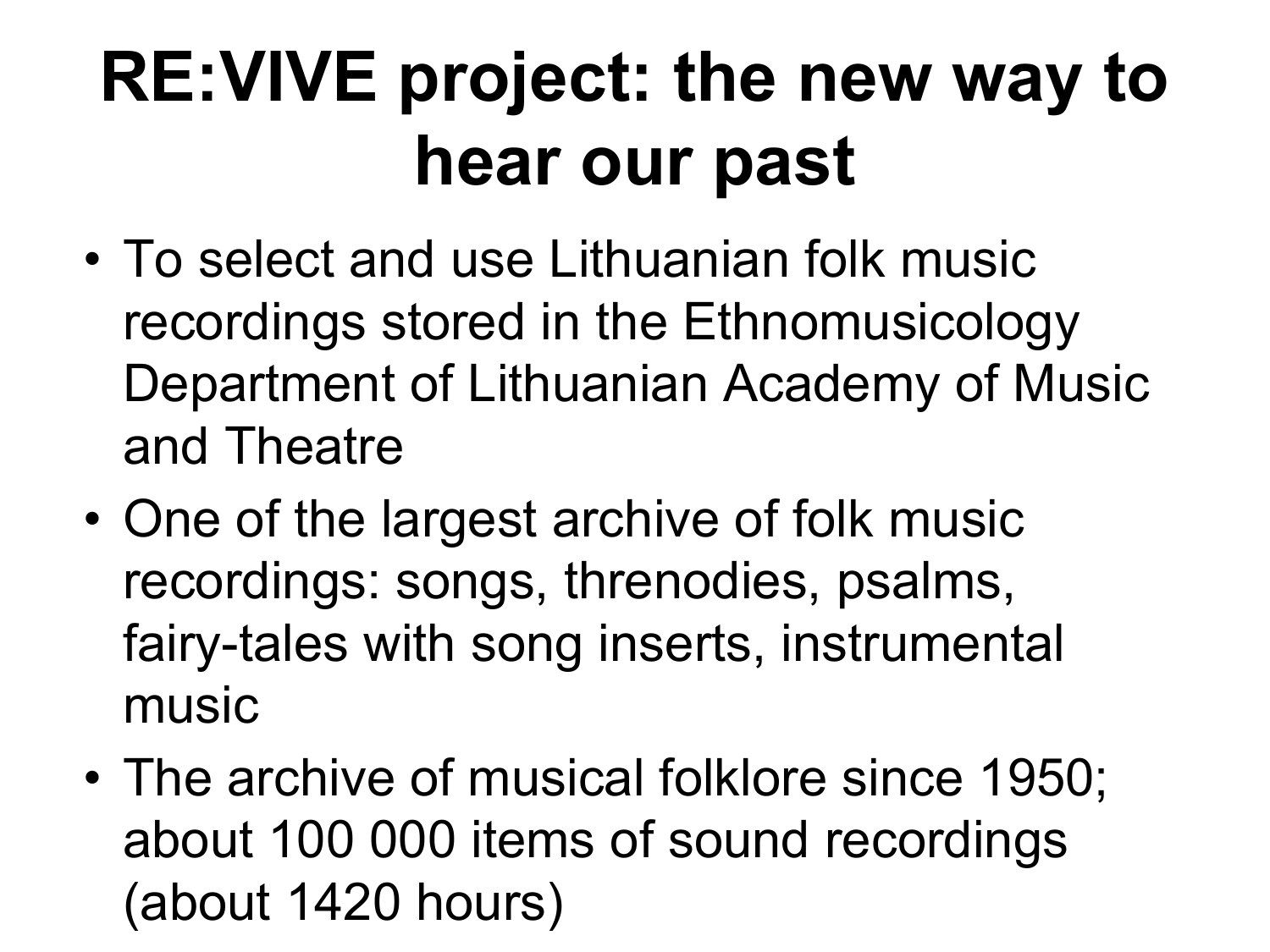- Since 2005 the Internet database with metadata information about musical folklore: [http://folkloras.mch.mii.lt](http://folkloras.mch.mii.lt/)
- During the Europeana Sounds project about 10 000 items of folk music recordings has been digitized and put on the Internet:<http://folkloras.lmta.lt/en>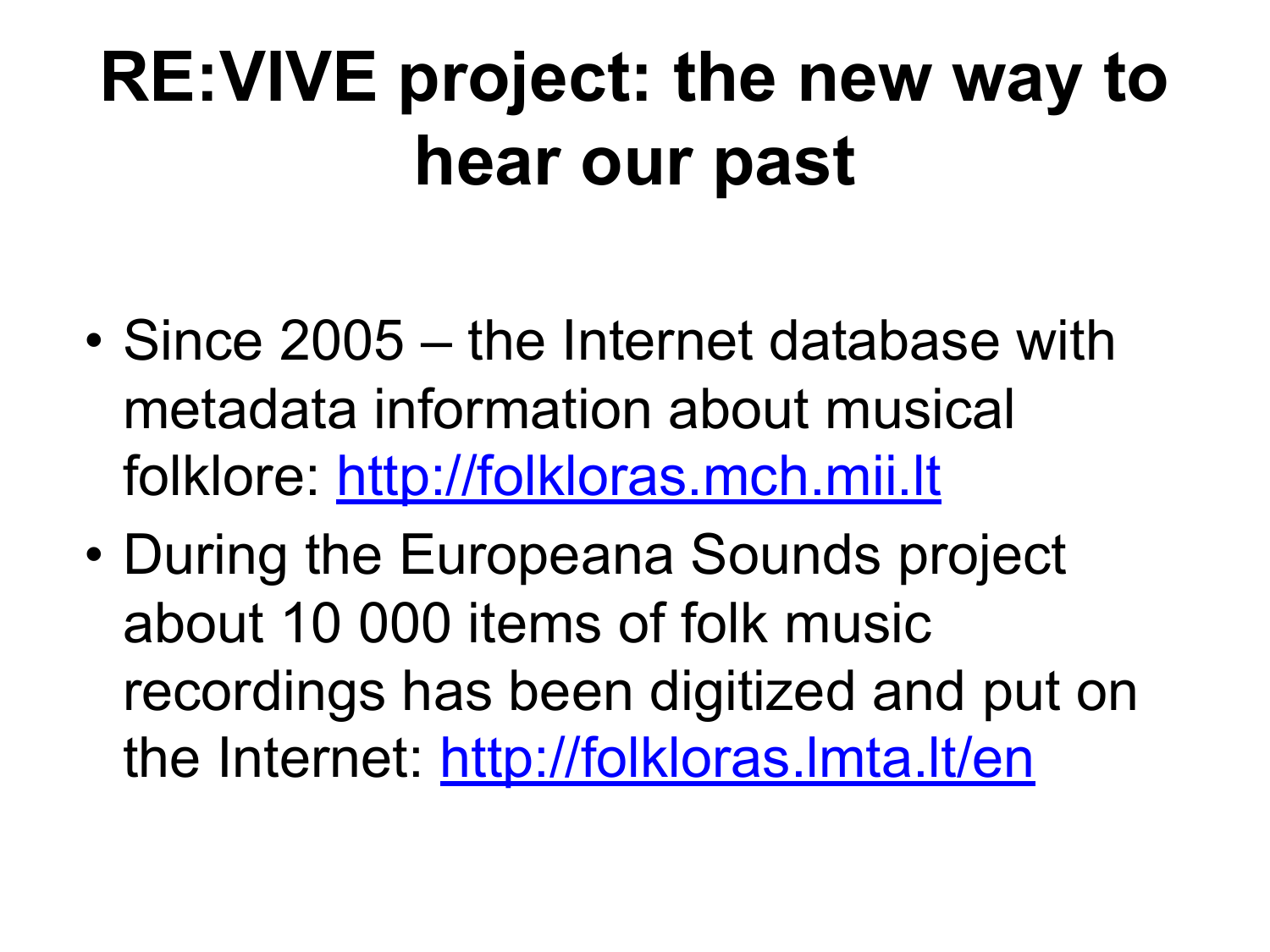- Different and new possibilities for reuse of digitized sound heritage
- In Lithuania for the first time
- A good example for other creators to value different Lithuanian memory institutions as a source of inspiration and material for new creative works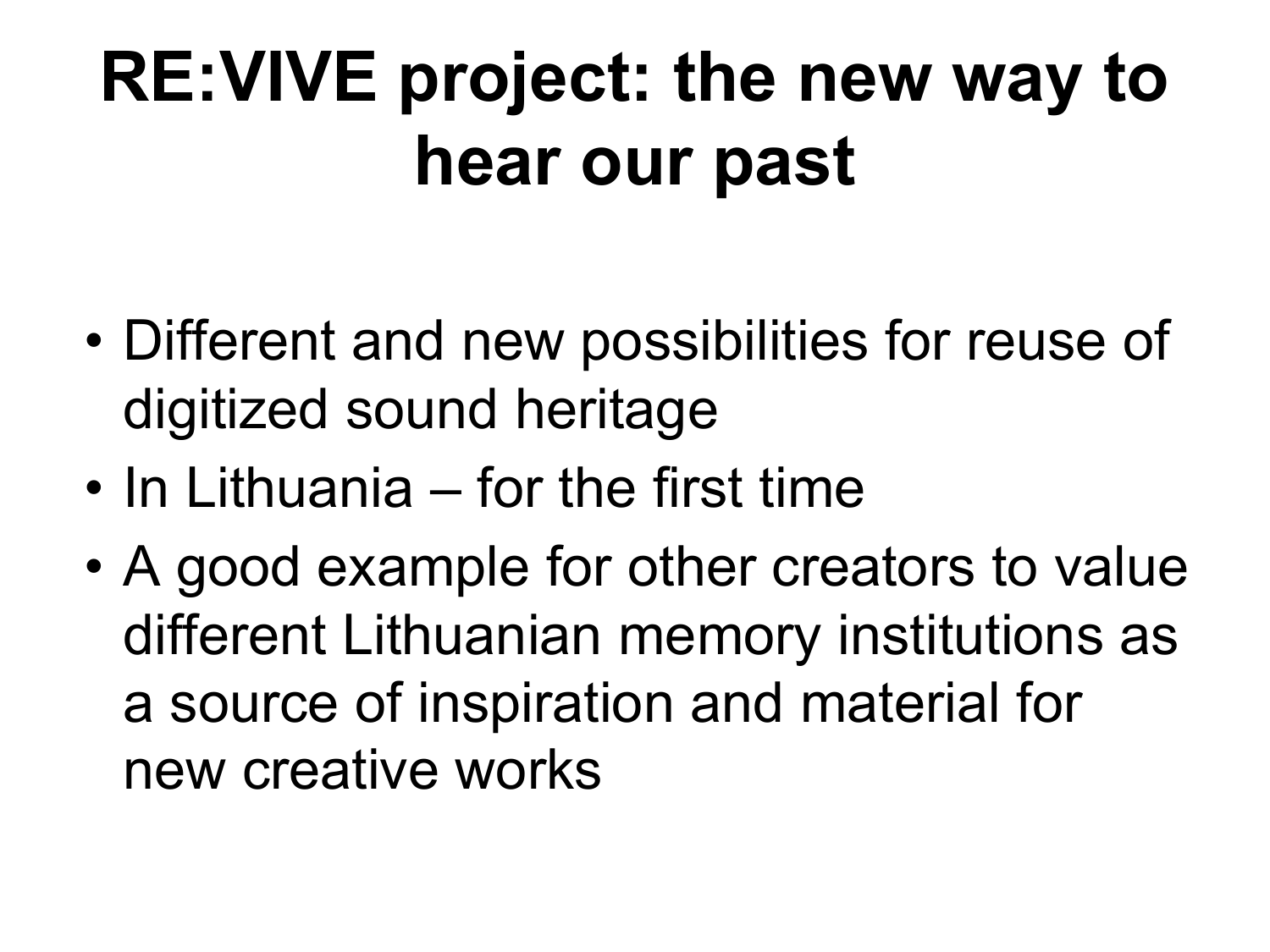- To encourage the dissemination among younger generations
- Publishing of new music through music sharing platforms (Soundcloud, etc.)
- Information in the Internet websites of project partners and social media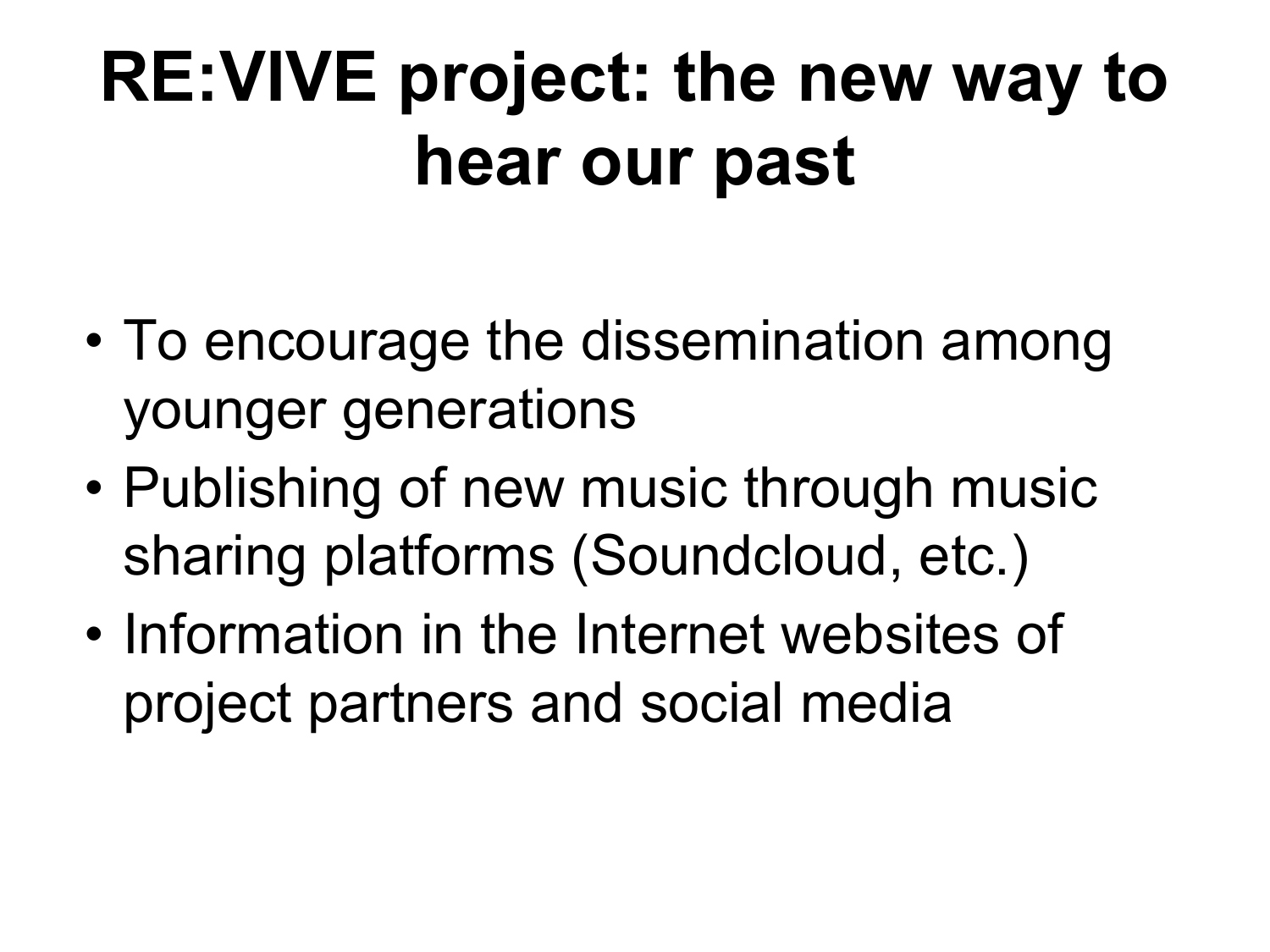- The first introduction to the Lithuanian RE:VIVE project
- Dissemination event in Lithuanian Academy of Music and Theatre
- Produce a certain amount of vinyl discs at the beginning of 2019